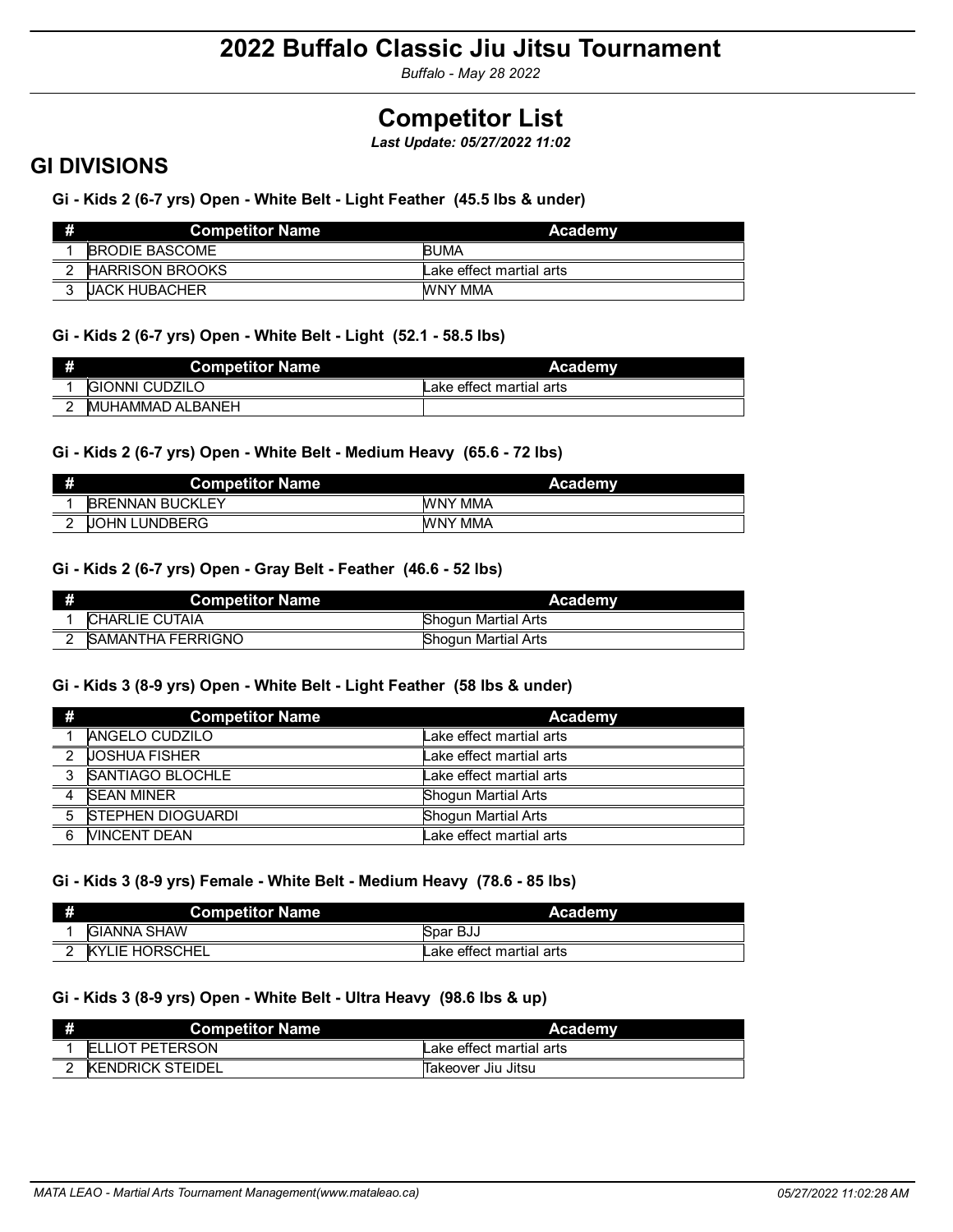*Buffalo - May 28 2022*

# **Competitor List**

*Last Update: 05/27/2022 11:02*

### **GI DIVISIONS**

**Gi - Kids 3 (8-9 yrs) Open - Gray Belt - Feather (58.1 - 65 lbs)**

| -#                      | <b>Competitor Name</b>    | Academy                  |
|-------------------------|---------------------------|--------------------------|
|                         | <b>DESMOND MOYNIHAN</b>   | <b>BUMA</b>              |
| $\overline{2}$          | <b>EZEKIEL VALENZUELA</b> | Sub Zero Jiu Jitsu       |
| $\overline{\mathbf{3}}$ | <b>ISAIAH WASSER</b>      | Shogun Martial Arts      |
| $\overline{4}$          | <b>JAMES FEDERICK</b>     | Spar BJJ                 |
| 5                       | <b>LOGAN ERHARDT</b>      | Lake effect martial arts |
| 6                       | <b>XAVIER KATILUS</b>     | Lake effect martial arts |

### **Gi - Youth 1 (10-11 yrs) Open - White Belt - Light Feather (65.1 - 71.5 lbs)**

| <b>Competitor Name</b> | Academy                  |
|------------------------|--------------------------|
| <b>UACK PETERSON</b>   | Lake effect martial arts |
| <b>ITOMAS PEARCE</b>   | WNY MMA                  |

### **Gi - Youth 1 (10-11 yrs) Female - White Belt - Light Feather (65.1 - 71.5 lbs)**

| # | <b>Competitor Name</b> | Academy    |
|---|------------------------|------------|
|   | <b>UA'CHIAH KING</b>   | Team<br>No |
|   | LIAM MORGAN            |            |

### **Gi - Youth 1 (10-11 yrs) Open - White Belt - Light (78.6 - 85 lbs)**

|   | <b>Competitor Name</b> | Academy     |
|---|------------------------|-------------|
|   | JACKSON PHILLIPS       | WNY MMA     |
| ົ | <b>ROBERT MORGAN</b>   | <b>BUMA</b> |
| C | <b>ITROY MORGAN</b>    | WNY MMA     |

### **Gi - Youth 1 (10-11 yrs) Open - White Belt - Middle (85.1 - 91.5 lbs)**

| <b>Competitor Name</b>  | <b>Academy</b>           |
|-------------------------|--------------------------|
| <b>CALEB PETERSON</b>   | Lake effect martial arts |
| <b>FLIJOT KLOFTZER</b>  | Lake effect martial arts |
| <b>ISAAC BRAYMILLER</b> | <b>BUMA</b>              |

### **Gi - Youth 1 (10-11 yrs) Open - White Belt - Super Heavy (105.1 - 113 lbs)**

| # | <b>Competitor Name</b>   | Academy                  |
|---|--------------------------|--------------------------|
|   | <b>HANNAH ENGELHARDT</b> | <b>BUMA</b>              |
|   | LILLI HOYT               | Shogun Martial Arts      |
|   | <b>ISEAN HORSCHEL</b>    | Lake effect martial arts |

### **Gi - Youth 1 (10-11 yrs) Open - Gray Belt - Light Feather (65.1 - 71.5 lbs)**

| #      | <b>Competitor Name</b>       | Academy                  |
|--------|------------------------------|--------------------------|
|        | <b>ICHRISTOPHER MICHALEK</b> | Lake effect martial arts |
| $\sim$ | <b>IMASON ERHARDT</b>        | Lake effect martial arts |
|        | <b>RUSSELL MEISTER</b>       | Integrity Martial Arts   |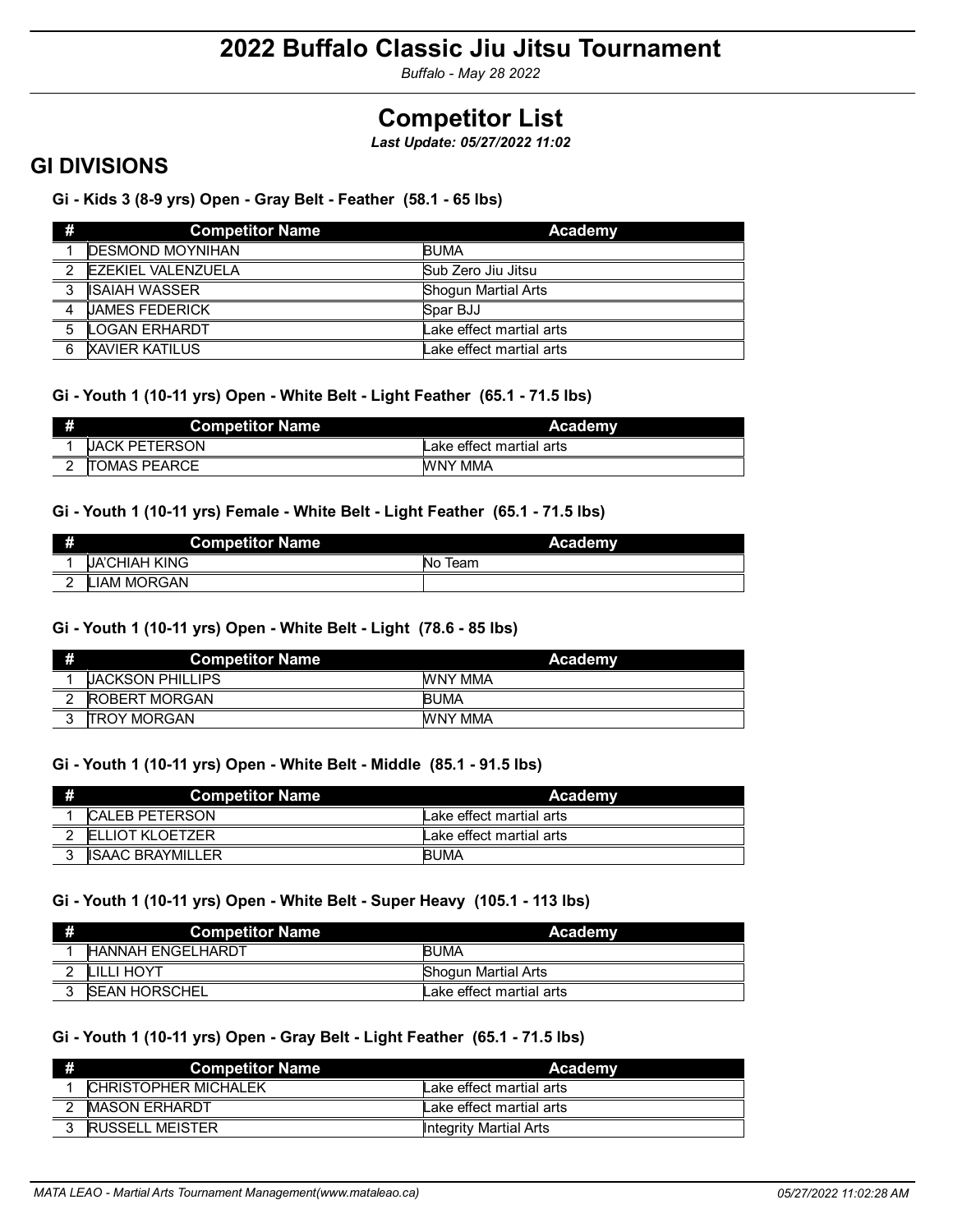*Buffalo - May 28 2022*

# **Competitor List**

*Last Update: 05/27/2022 11:02*

### **GI DIVISIONS**

**Gi - Youth 1 (10-11 yrs) Open - Gray Belt - Feather (71.6 - 78.5 lbs)**

| # | <b>Competitor Name</b> | Academy                  |
|---|------------------------|--------------------------|
|   | ALYSSA MESSINA         | Lake effect martial arts |
| າ | LINCOLN HERYFORD       | Integrity Martial Arts   |
| C | <b>ITYSON STILLER</b>  | Lake effect martial arts |

### **Gi - Youth 1 (10-11 yrs) Open - Gray Belt - Middle (85.1 - 91.5 lbs)**

| æ | <b>Competitor Name</b>   | Academy                  |
|---|--------------------------|--------------------------|
|   | <b>BIRCH</b><br>IMICHAEL | Lake effect martial arts |

### **Gi - Youth 1 (10-11 yrs) Open - Gray Belt - Ultra Heavy (113.1 lbs & up)**

| # | <b>Competitor Name</b>  | Academy            |
|---|-------------------------|--------------------|
|   | ANGEL PADILLA           | Takeover Jiu Jitsu |
|   | <b>AVERY FDEL</b>       | Spar BJJ           |
|   | <b>GABRIEL PETERSON</b> | Spar BJJ           |

### **Gi - Youth 1 (10-11 yrs) Open - Yellow & UP Belt - Super Heavy (105.1 - 113 lbs)**

| <b>Competitor Name</b>    | Academy                    |
|---------------------------|----------------------------|
| <b>IDONOVAN WASSER</b>    | <b>Shogun Martial Arts</b> |
| <b>INICOLAS WEINSTEIN</b> | Shogun Martial Arts        |

### **Gi - Youth 1 (10-11 yrs) Open - Yellow & UP Belt - Ultra Heavy (113.1 lbs & up)**

| <b>Competitor Name</b>  | Academy                    |
|-------------------------|----------------------------|
| AUSTIN NEMETH           | Shogun Martial Arts        |
| <b>IMADELINE NEMETH</b> | <b>Shoqun Martial Arts</b> |

### **Gi - Youth 2 (12-13 yrs) Male - White Belt - Feather (87.6 - 96 lbs)**

| <b>Competitor Name</b>    | Academy                    |
|---------------------------|----------------------------|
| <b>COLE WIECZYNSKI</b>    | <b>BUMA</b>                |
| <b>ITIMOTHY DIOGUARDI</b> | <b>Shogun Martial Arts</b> |

### **Gi - Youth 2 (12-13 yrs) Male - White Belt - Ultra Heavy (142.1 lbs & up)**

| æ | <b>Competitor Name</b>               | Academy     |
|---|--------------------------------------|-------------|
|   | ΙEL<br>' BRAYMILLE.<br>드드<br>_IJAH ` | <b>BUMA</b> |

### **Gi - Youth 2 (12-13 yrs) Male - Gray Belt - Feather (87.6 - 96 lbs)**

| 聯      | Competitor Name \      | Academy                    |
|--------|------------------------|----------------------------|
|        | <b>FINN GILHOOL</b>    | <b>Shoqun Martial Arts</b> |
| $\sim$ | <b>JOHN WILKINSON</b>  | Spar BJJ                   |
| ົ      | <b>ITEDDY BOROWIAK</b> | Lake effect martial arts   |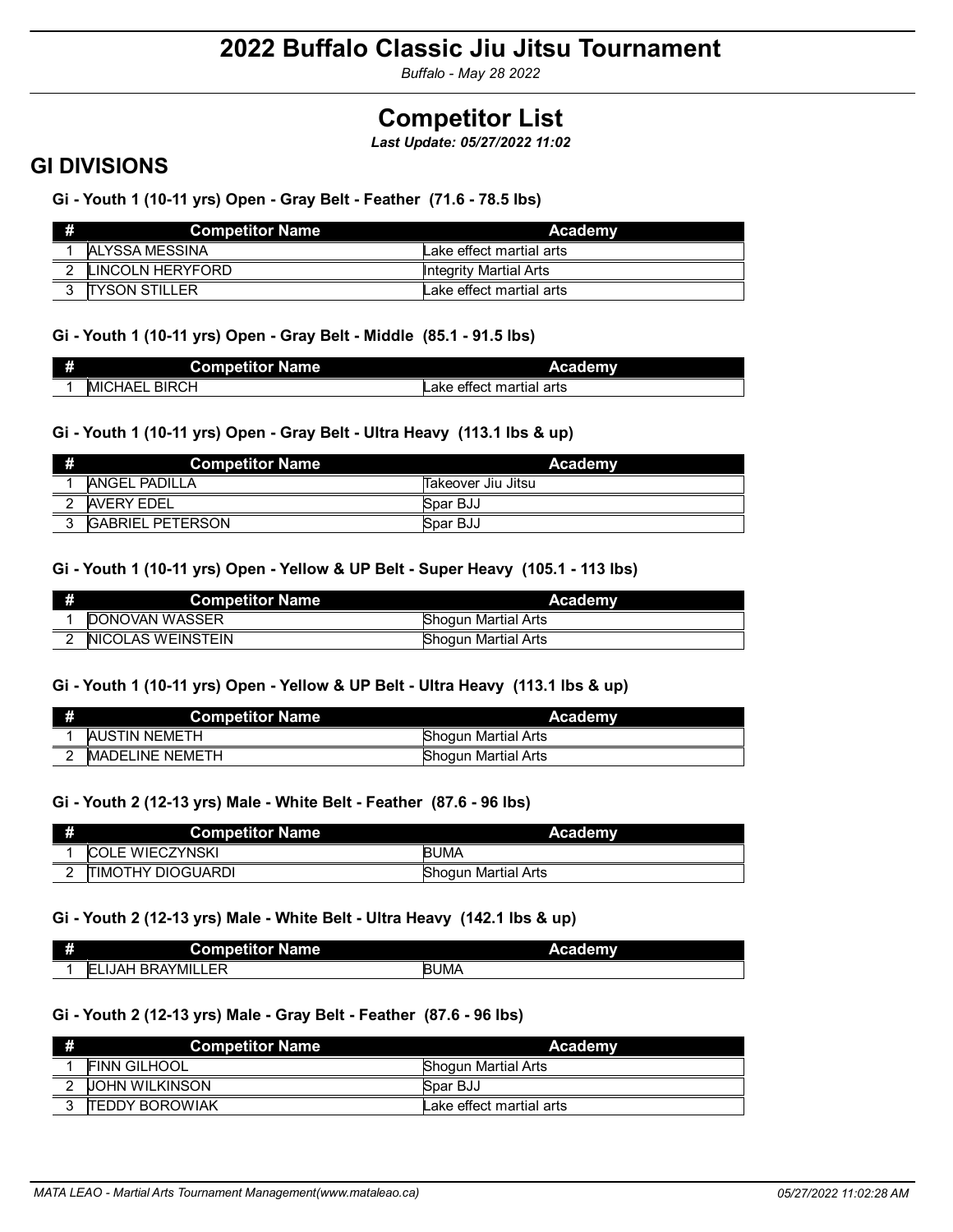*Buffalo - May 28 2022*

# **Competitor List**

*Last Update: 05/27/2022 11:02*

### **GI DIVISIONS**

**Gi - Youth 2 (12-13 yrs) Male - Yellow & UP Belt - Medium Heavy (115.1 - 124 lbs)**

|               | <b>Competitor Name</b>     | Academy                  |
|---------------|----------------------------|--------------------------|
|               | COLE MULE                  | Lake effect martial arts |
| $\mathcal{L}$ | <b>DANTE JOHNSON</b>       | <b>BUMA</b>              |
| C             | <b>IMITCHELL WEINSTEIN</b> | Shogun Martial Arts      |

### **Gi - Youth 2 (12-13 yrs) Female - White Belt - Super Heavy (132.3 - 142 lbs)**

| Ħ | <b>Competitor Name</b>  | <b>Academy</b>                          |
|---|-------------------------|-----------------------------------------|
|   | <b>HERYFORD</b><br>IMIA | <b>Martial Arts</b><br><b>Integrity</b> |

### **Gi - Youth 2 (12-13 yrs) Female - Gray Belt - Rooster (78.5 lbs & under)**

| Ħ | <b>Competitor Name</b> | <b>Academy</b>           |
|---|------------------------|--------------------------|
|   | <b>LYLA MICHALEK</b>   | Lake effect martial arts |

### **Gi - Youth 2 (12-13 yrs) Female - Yellow & UP Belt - Medium Heavy (115.1 - 124 lbs)**

| <b>Competitor Name</b> | Academy                          |
|------------------------|----------------------------------|
| ALIVIA STEIMER         | Shogun Martial Arts              |
| <b>ISIMEH CHAVEZ</b>   | Gringo Jiu Jitsu / Cicero Costha |

### **Gi - Youth 2 (12-13 yrs) Female - Yellow & UP Belt - Ultra Heavy (142.1 lbs & up)**

| <b>Competitor Name</b>         | <b>Academy</b>      |
|--------------------------------|---------------------|
| <b>WASSER</b><br><b>IZEPHY</b> | Shoqun Martial Arts |

### **Gi - Teen (14-15 yrs) Male - White Belt - Medium Heavy (132.6 - 142 lbs)**

|        | <b>Competitor Name</b>        | Academy                   |
|--------|-------------------------------|---------------------------|
|        | AIDAN HOLTZ                   | <b>Pride Martial Arts</b> |
| $\sim$ | <b>UEREMIAH BARTON-HARRIS</b> | <b>Pride Martial Arts</b> |

### **Gi - Teen (14-15 yrs) Male - Gray Belt - Light (115.1 - 123 lbs)**

| #        | <b>Competitor Name</b>  | Academy                    |
|----------|-------------------------|----------------------------|
|          | <b>ILIJAS NADAREVIC</b> | <b>Shoqun Martial Arts</b> |
| $\Omega$ | <b>UOHN ROSENBERG</b>   | Lake effect martial arts   |
| 2        | I IAM KIBI FR           | <b>BUMA</b>                |
|          | <b>RILFY WEBB</b>       | <b>Shoqun Martial Arts</b> |

### **Gi - Teen (14-15 yrs) Male - Yellow & UP Belt - Rooster (96 lbs & under)**

| <b>Competitor Name</b>   | <b>Academy</b>                   |
|--------------------------|----------------------------------|
| <b>AAHAREN PIRANAVAN</b> | Gringo Jiu Jitsu / Cicero Costha |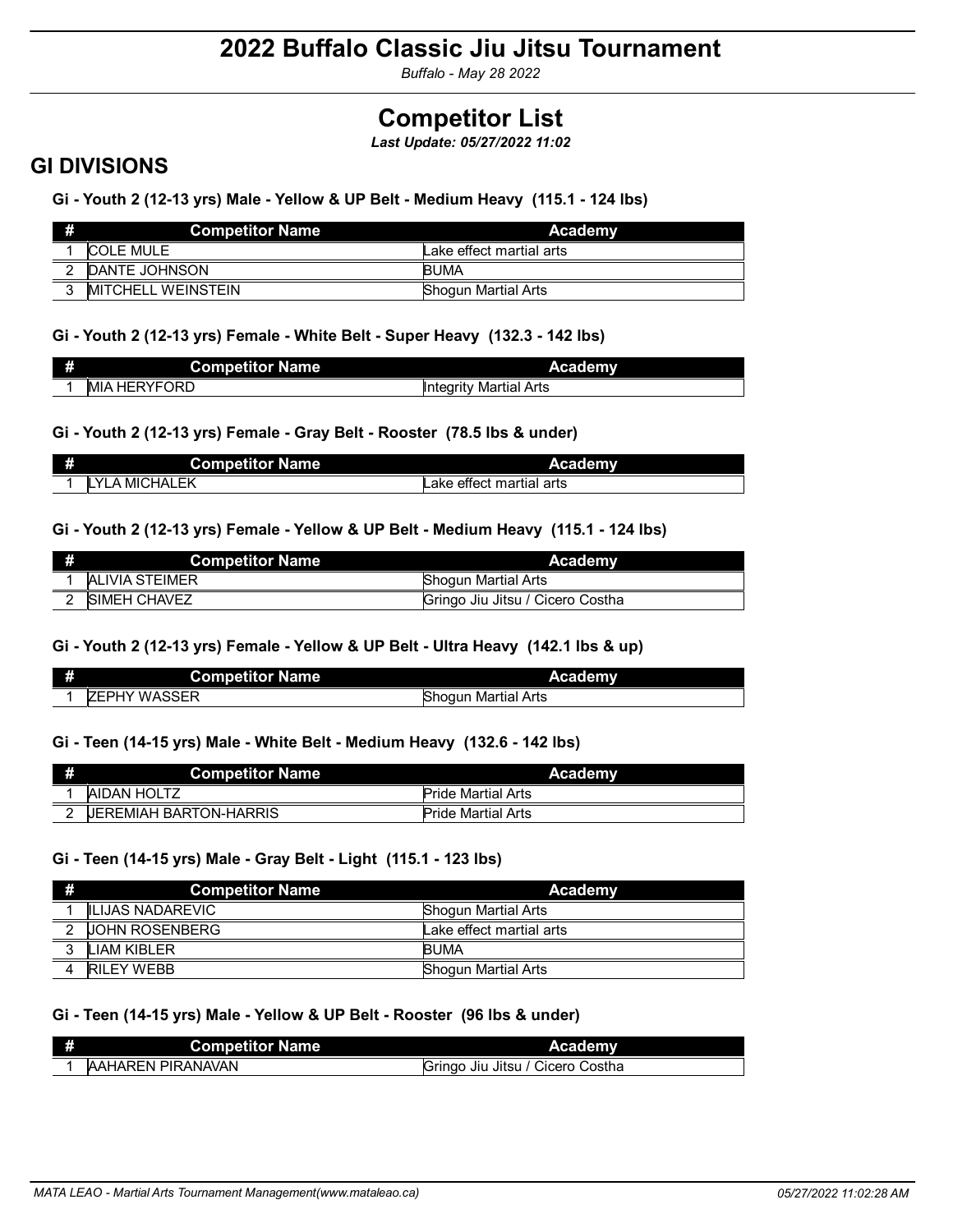*Buffalo - May 28 2022*

# **Competitor List**

*Last Update: 05/27/2022 11:02*

### **GI DIVISIONS**

**Gi - Teen (14-15 yrs) Male - Yellow & UP Belt - Middle (123.1 - 132.5 lbs)**

| Competitor Name \     | Academy                          |
|-----------------------|----------------------------------|
| <b>LANDON SHEVLIN</b> | Sub Zero Jiu Jitsu               |
| <b>ISEROP CHAVEZ</b>  | Gringo Jiu Jitsu / Cicero Costha |

### **Gi - Teen (14-15 yrs) Male - Yellow & UP Belt - Heavy (142.1 - 150.5 lbs)**

| # | <b>Competitor Name</b> | Academy             |
|---|------------------------|---------------------|
|   | <b>IDYLAN FORANT</b>   | <b>BUMA</b>         |
|   | <b>UUSTICE BILLER</b>  | Shogun Martial Arts |

### **Gi - Teen (14-15 yrs) Female - White Belt - Heavy (142.1 - 150.5 lbs)**

| # | <b>Competitor Name</b> | <b>Academy</b>           |
|---|------------------------|--------------------------|
|   | <b>SOPHIA MULE</b>     | Lake effect martial arts |

### **Gi - Teen (14-15 yrs) Female - Yellow & UP Belt - Feather (105.1 - 115 lbs)**

| # | <b>Competitor Name</b>     | Academy     |
|---|----------------------------|-------------|
|   | <b>ILCOX</b><br>WF.<br>MAE | <b>BUMA</b> |

### **Gi - Junior Male - White Belt - Feather (129.1 - 141.5 lbs)**

| # | <b>Competitor Name</b> | Academy                   |
|---|------------------------|---------------------------|
|   | <b>DAMIEN JOHNSON</b>  | <b>BUMA</b>               |
|   | <b>IIAN MCMAHON</b>    | <b>Pride Martial Arts</b> |

### **Gi - Junior Male - White Belt - Middle (152.5 - 163.5 lbs)**

| Æ,       | <b>Competitor Name</b> | <b>Academy</b>             |
|----------|------------------------|----------------------------|
|          | <b>JOSH CHADWICK</b>   | Integrity Martial Arts     |
| $\sim$   | NATHANIEL TIRADO       | <b>BUMA</b>                |
| $\Omega$ | <b>ITYLER SENECAL</b>  | <b>Shogun Martial Arts</b> |

### **Gi - Junior Male - Blue Belt - Ultra Heavy (197.1 lbs & up)**

| # | <b>Competitor Name</b>      | <b>Academy</b>         |
|---|-----------------------------|------------------------|
|   | OTA ROBERTS<br><b>IDAKO</b> | ∵Jiu Jitsu<br>Takeover |

### **Gi - Junior Female - Blue Belt - Heavy (144.1 lbs & Up)**

| <b>Competitor Name</b> | <b>Academy</b>                   |
|------------------------|----------------------------------|
| <b>UULIANNA WONG</b>   | Gringo Jiu Jitsu / Cicero Costha |
| <b>ZAYNAH MCBRYDE</b>  | <b>BUMA</b>                      |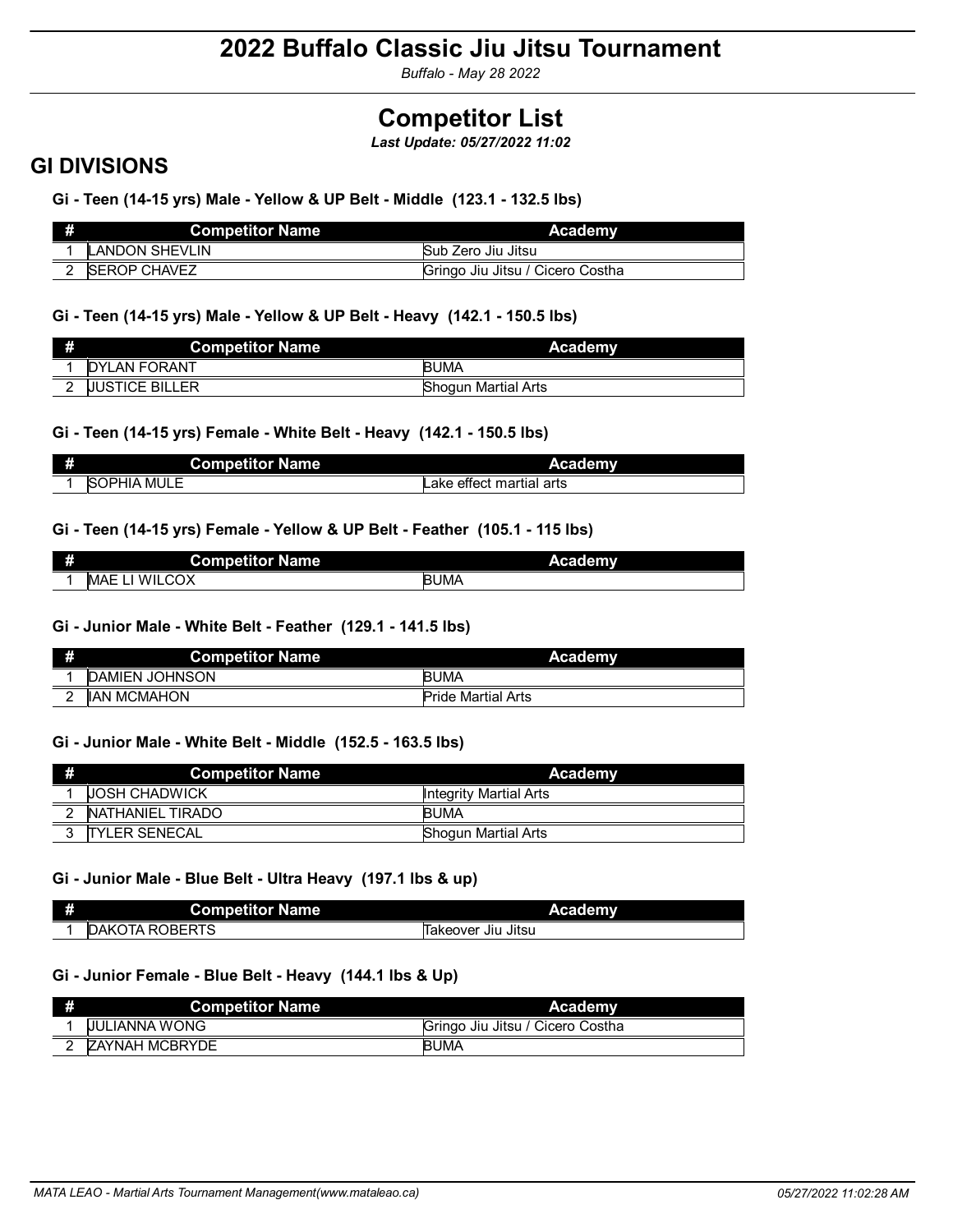*Buffalo - May 28 2022*

# **Competitor List**

*Last Update: 05/27/2022 11:02*

### **GI DIVISIONS**

### **Gi - Adult Male - White Belt - Light Feather (127.1 - 141.5 lbs)**

| #            | <b>Competitor Name</b> | Academy                  |
|--------------|------------------------|--------------------------|
|              | <b>ALEX HERNANDEZ</b>  | Takeover Jiu Jitsu       |
| $\sqrt{2}$ . | <b>DAVID TROKHIMUK</b> | Lake effect martial arts |
| 3            | LUKE BORKOWSKI         | <b>BUMA</b>              |
|              | <b>PAUL LOCIGNO</b>    | Shogun Martial Arts      |
| 5            | <b>ISEAN EDWARDS</b>   | <b>BUMA</b>              |

### **Gi - Adult Male - White Belt - Feather (141.6 - 154.5 lbs)**

| н | <b>Competitor Name</b> | Academy        |
|---|------------------------|----------------|
|   | <b>ABRAHAM LEUBNER</b> | Spar BJJ       |
|   | <b>ANTHONY PILOT</b>   | WNY MMA        |
|   | <b>UAYDEN PETERS</b>   | Combat Fitness |

### **Gi - Adult Male - White Belt - Light (154.6 - 168 lbs)**

| #                        | <b>Competitor Name</b> | Academy       |
|--------------------------|------------------------|---------------|
|                          | <b>ALEC BREWER</b>     | WNY MMA       |
| $\overline{\phantom{a}}$ | <b>ANDREW THEIL</b>    | WNY MMA       |
| $\overline{3}$           | <b>UOE DISPENZA</b>    | Spar BJJ      |
| $\overline{4}$           | <b>TRENTON ROLOSON</b> | Synthesis BJJ |
| 5                        | <b>TROY FERRIS</b>     | Spar BJJ      |

### **Gi - Adult Male - White Belt - Middle (168.1 - 181.5 lbs)**

| #              | <b>Competitor Name</b>    | <b>Academy</b>           |
|----------------|---------------------------|--------------------------|
|                | ALEXANDER LIPPASSAAR      | Mill Martial Arts        |
| $\mathcal{P}$  | <b>ANTHONY ARENA</b>      | Lake effect martial arts |
| 3              | <b>AUSTIN GARROW</b>      | Lake effect martial arts |
| $\overline{4}$ | <b>AUSTIN SILLIMAN</b>    | <b>WNY MMA</b>           |
| 5              | DOMINIC DARLAK            | Spar BJJ                 |
| - 6            | <b>JOSH FALBO</b>         | <b>BUMA</b>              |
| 7              | <b>LANE THATCHER</b>      | Shogun Martial Arts      |
| $^{\circ}$ 8   | <b>MALIK WARD-BRATTON</b> | <b>WNY MMA</b>           |
| -9             | <b>TREVOR CAUGHEY</b>     | <b>Brojo</b>             |
| 10             | <b>WILLIAM GORMAN</b>     | <b>BUMA</b>              |

### **Gi - Adult Male - White Belt - Medium Heavy (181.6 - 195 lbs)**

| #                       | <b>Competitor Name</b>  | Academy                    |
|-------------------------|-------------------------|----------------------------|
|                         | <b>CHAD WILLIAMS</b>    | <b>WNY MMA</b>             |
| $\mathfrak{p}$          | <b>CHARLIE FOX</b>      | <b>Shogun Martial Arts</b> |
| $\overline{\mathbf{3}}$ | <b>CHRIS KIRSCH</b>     | Lake effect martial arts   |
| 4                       | <b>JACOB QUALIANA</b>   | Lake effect martial arts   |
| 5                       | <b>JASON HEARST</b>     | Lake effect martial arts   |
| 6                       | UONATHAN FORCE          | <b>BUMA</b>                |
|                         | <b>IMICHAEL DELUCIA</b> | Shogun Martial Arts        |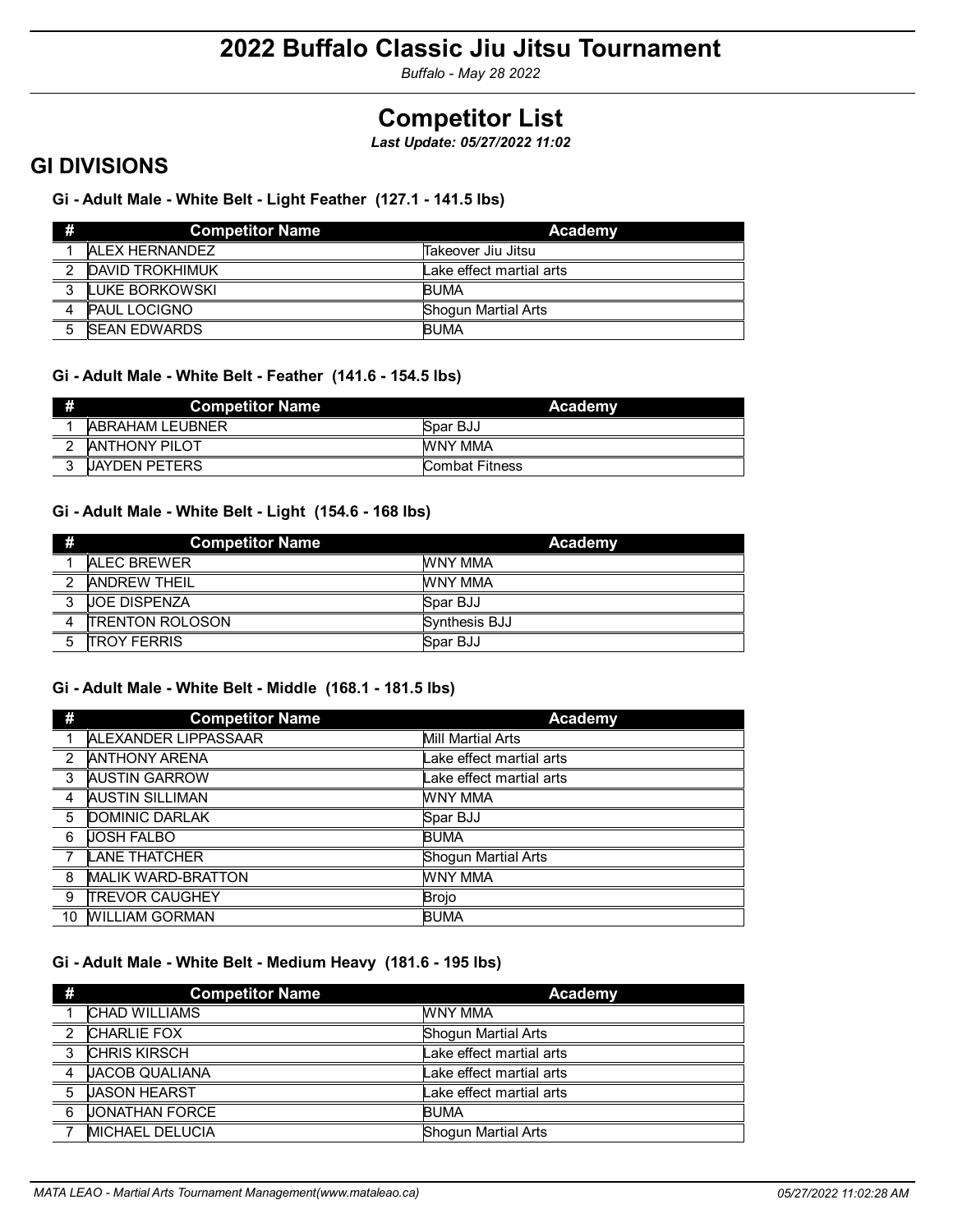*Buffalo - May 28 2022*

# **Competitor List**

*Last Update: 05/27/2022 11:02*

### **GI DIVISIONS**

**Gi - Adult Male - White Belt - Heavy (195.1 - 208 lbs)**

| #             | <b>Competitor Name</b>  | Academy                  |
|---------------|-------------------------|--------------------------|
|               | <b>CONOR MCDERMOTT</b>  | WNY MMA                  |
| $\mathcal{P}$ | <b>UACK VANDERBOSCH</b> | Spar BJJ                 |
| $\mathbf{z}$  | <b>ROYAL PATTERSON</b>  | <b>WNY MMA</b>           |
|               | <b>RYAN FISHER</b>      | Lake effect martial arts |
|               | <b>SAMUEL ROJAS</b>     | <b>BUMA</b>              |

### **Gi - Adult Male - White Belt - Super Heavy (208.1 - 222 lbs)**

| Ŧ | <b>Competitor Name</b> | Academy     |
|---|------------------------|-------------|
|   | <b>DEREK SOLER</b>     | <b>BUMA</b> |
|   | <b>NICK KIENER</b>     | <b>BUMA</b> |

### **Gi - Adult Male - White Belt - Ultra Heavy (222.1 lbs & up)**

| ₩. | <b>Competitor Name</b>         | <b>Academy</b> |
|----|--------------------------------|----------------|
|    | NICHOLAS I 1<br><b>LEUBNER</b> | Spar BJJ       |

### **Gi - Adult Male - Blue Belt - Feather (141.6 - 154.5 lbs)**

| -#             | <b>Competitor Name</b> | Academy                          |
|----------------|------------------------|----------------------------------|
|                | <b>ANWAR ASWAT</b>     | <b>WNY MMA</b>                   |
|                | 2 ETHAN WONG           | Gringo Jiu Jitsu / Cicero Costha |
| $\overline{3}$ | LIAM BULL              | Spar BJJ                         |
| $\overline{4}$ | MOHAMMAD ARASH         | <b>WNY MMA</b>                   |
| $-5$           | NATHAN PECORARO        | Lake effect martial arts         |
| 6              | <b>INICHOLAS BOYER</b> | WNY MMA                          |

### **Gi - Adult Male - Blue Belt - Light (154.6 - 168 lbs)**

| #                       | <b>Competitor Name</b>   | Academy                          |
|-------------------------|--------------------------|----------------------------------|
|                         | <b>EDGAR LOPEZ</b>       | Pura bii                         |
| $\mathcal{P}$           | <b>EDUARDO CHAVEZ</b>    | Gringo Jiu Jitsu / Cicero Costha |
| $\overline{\mathbf{3}}$ | IFI FRI HFRNANDFZ        | <b>WNY MMA</b>                   |
| $\overline{4}$          | <b>KEVIN SULLIVAN</b>    | <b>BUMA</b>                      |
| - 5                     | <b>SALVATORE LECHASE</b> | <b>Shogun Martial Arts</b>       |
| 6                       | <b>ZACHARY WIEAND</b>    | Lake effect martial arts         |
|                         | <b>ZACK PERKINS</b>      | <b>Shogun Martial Arts</b>       |

### **Gi - Adult Male - Blue Belt - Middle (168.1 - 181.5 lbs)**

| # | <b>Competitor Name</b>  | Academy                    |
|---|-------------------------|----------------------------|
|   | <b>INICHOLAS GAGLIO</b> | <b>Shogun Martial Arts</b> |
|   | <b>PATRICK DRAPER</b>   | WNY MMA                    |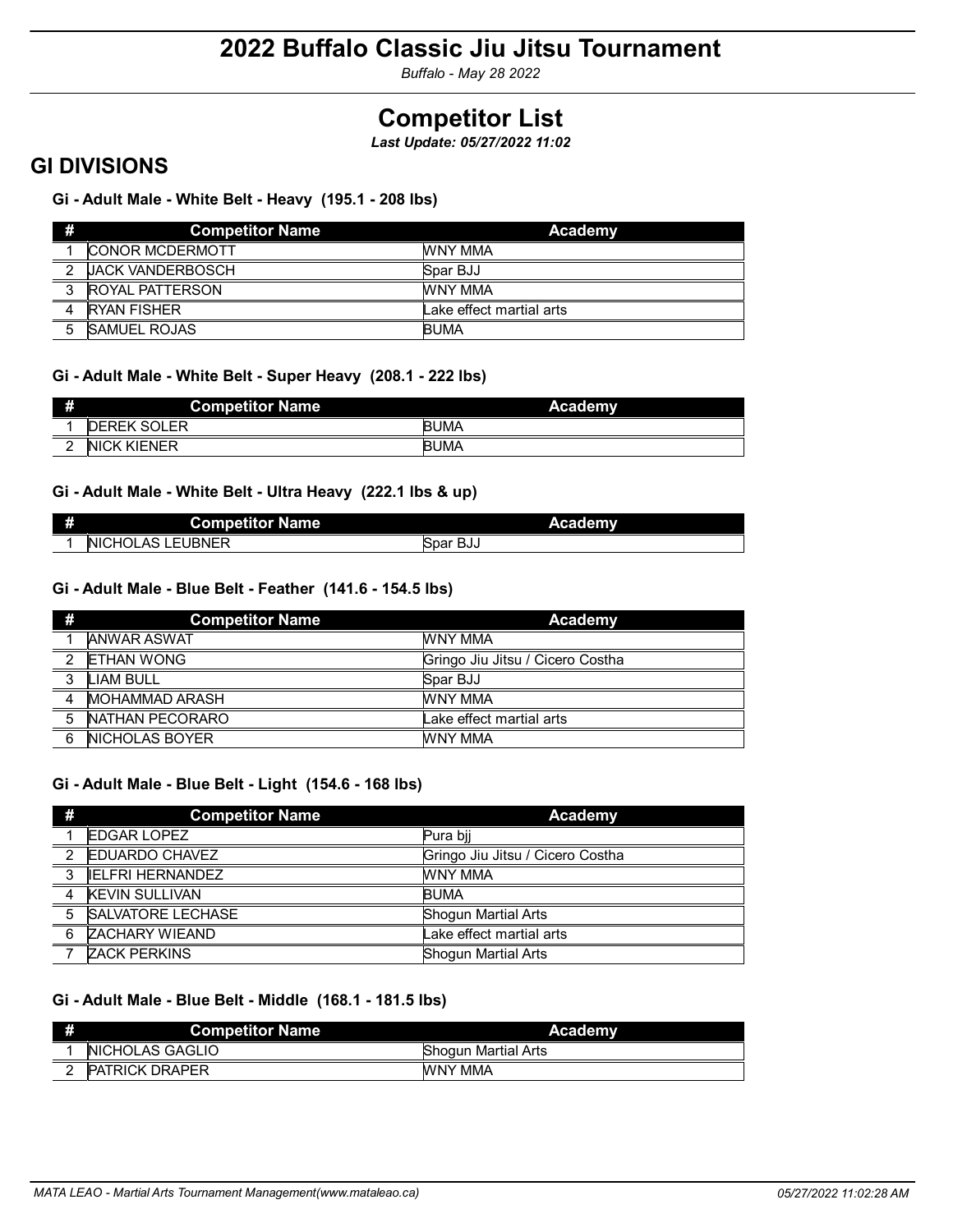*Buffalo - May 28 2022*

# **Competitor List**

*Last Update: 05/27/2022 11:02*

### **GI DIVISIONS**

**Gi - Adult Male - Blue Belt - Heavy (195.1 - 208 lbs)**

| <b>Competitor Name</b>  | Academy                    |
|-------------------------|----------------------------|
| <b>IGRANT ARMSTRONG</b> | <b>BUMA</b>                |
| <b>PATRICK SCHMIDT</b>  | <b>Shogun Martial Arts</b> |
| <b>ISOLOMON RENFRO</b>  | WNY MMA                    |

### **Gi - Adult Male - Blue Belt - Ultra Heavy (222.1 lbs & up)**

| <b>Competitor Name</b> | Academy                  |
|------------------------|--------------------------|
| <b>NICK SIKORA</b>     | Lake effect martial arts |
| <b>TYCE SCHNEIDER</b>  | Lake effect martial arts |

### **Gi - Adult Male - Purple Belt - Feather (141.6 - 154.5 lbs)**

| # | <b>Competitor Name</b> | <b>Academy</b> |
|---|------------------------|----------------|
|   | <b>IMARC PARRILLA</b>  | Spar BJJ       |
|   | <b>ZACHARY FINN</b>    | The Broio      |

### **Gi - Adult Male - Purple Belt - Light (154.6 - 168 lbs)**

| н | <b>Competitor Name</b> | Academy                  |
|---|------------------------|--------------------------|
|   | IAI FX DAVID           | Alliance                 |
|   | IAI FX PARRILLA        | WNY MMA                  |
| 2 | <b>COLIN HANNA</b>     | Lake effect martial arts |

### **Gi - Adult Female - White Belt - Super Heavy (175.1 lbs & Up)**

| <b>Competitor Name</b> | Academy                          |
|------------------------|----------------------------------|
| <b>IMARINA MONAHAR</b> | 5th Dimension Training Academy   |
| MEGAN KISH             | Gringo Jiu Jitsu / Cicero Costha |

### **Gi - Adult Female - Blue Belt - Medium Heavy (152.6 - 163.5 lbs)**

| #      | <b>Competitor Name</b>           | Academy                  |
|--------|----------------------------------|--------------------------|
|        | <b>ANCHELLE BERRIOS-IRIZARRY</b> | Buffalo BJJ              |
| $\sim$ | <b>UAMILAH MCBRYDE</b>           | <b>BUMA</b>              |
|        | <b>LEAH BELLITTO</b>             | Lake effect martial arts |
|        | <b>NICHOLE FISHER</b>            | Synthesis BJJ            |

### **Gi - Adult Female - Purple Belt - Medium Heavy (152.6 - 163.5 lbs)**

| # | <b>Competitor Name</b>         | <b>Academy</b> |
|---|--------------------------------|----------------|
|   | <b>MCBRYDF</b><br>TIFAH<br>LAI | <b>BUMA</b>    |

### **Gi - Master Male - White Belt - Feather (141.6 - 154.5 lbs)**

| # | <b>Competitor Name</b>    | Academy              |
|---|---------------------------|----------------------|
|   | <b>ANTHONY ROWE</b>       | WNY MMA              |
|   | <b>MICHAEL CUPPERNELL</b> | <b>Synthesis BJJ</b> |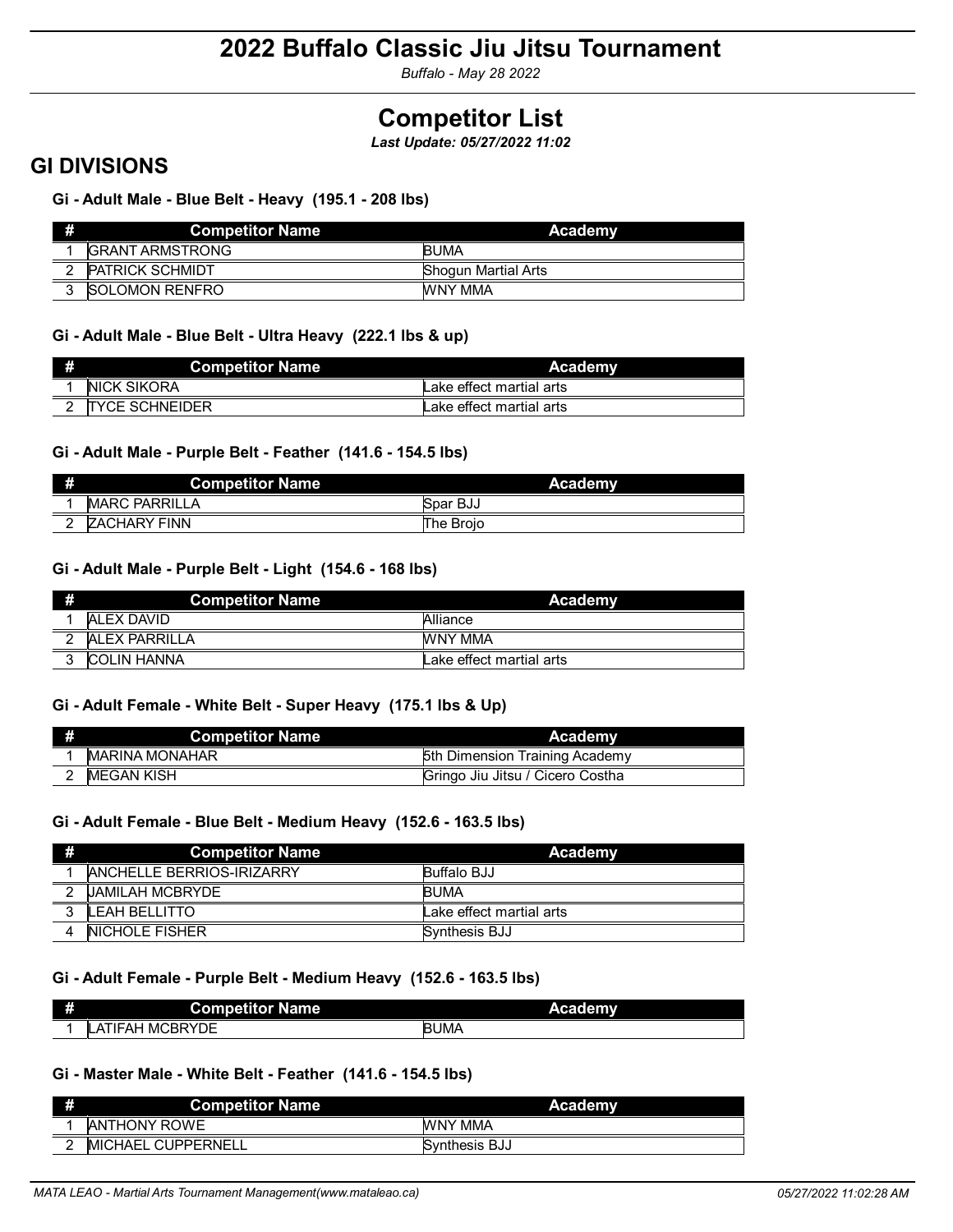*Buffalo - May 28 2022*

# **Competitor List**

*Last Update: 05/27/2022 11:02*

### **GI DIVISIONS**

### **Gi - Master Male - White Belt - Light (154.6 - 168 lbs)**

| #             | Competitor Name        | Academy                  |
|---------------|------------------------|--------------------------|
|               | <b>ISAAC RODRIGUEZ</b> | United Martial Arts      |
| $\mathcal{P}$ | <b>INATE STAGLIANO</b> | Synthesis BJJ            |
| $\mathbf{z}$  | <b>RAINE FREEMAN</b>   | Takeover Jiu Jitsu       |
|               | <b>ISHAWN LUKEMAN</b>  | <b>BUMA</b>              |
| $5^{\circ}$   | <b>TOM BIFLER</b>      | Lake effect martial arts |

### **Gi - Master Male - White Belt - Middle (168.1 - 181.5 lbs)**

| ж | <b>Competitor Name</b>         | <b>Academy</b>     |
|---|--------------------------------|--------------------|
|   | OSEPH OGOREK<br>IJ             | <b>BUMA</b>        |
|   | <b>ATTHEW PRENTICE</b><br>IMA. | <b>Buffalo BJJ</b> |

### **Gi - Master Male - White Belt - Medium Heavy (181.6 - 195 lbs)**

| #                       | <b>Competitor Name</b> | Academy                       |
|-------------------------|------------------------|-------------------------------|
|                         | <b>BUTCH CHADWICK</b>  | <b>Integrity Martial Arts</b> |
| $\overline{2}$          | DARRELL NURMI          | Lake effect martial arts      |
| $\overline{\mathbf{3}}$ | <b>JAMES CATANIA</b>   | WNY MMA                       |
| $\overline{4}$          | <b>JOSEPH GALIZIA</b>  | Lake effect martial arts      |
| $\overline{5}$          | <b>MICHAEL DEGANIS</b> | <b>BUMA</b>                   |
| 6                       | <b>SAM GUTZMER</b>     | Synthesis BJJ                 |

### **Gi - Master Male - White Belt - Heavy (195.1 - 208 lbs)**

| Ħ | <b>Competitor Name</b> | <b>Academy</b> |
|---|------------------------|----------------|
|   | <b>ICOOPER CREAGAN</b> |                |
| ົ | DOMINIC RIEHLE         | <b>BUMA</b>    |
| ົ | <b>JUAN GODINEZ</b>    | Spar BJJ       |

### **Gi - Master Male - White Belt - Ultra Heavy (222.1 lbs & up)**

| #                        | <b>Competitor Name</b> | Academy                                 |
|--------------------------|------------------------|-----------------------------------------|
|                          | <b>CRAIG MARET</b>     | Coalition Grappling Club/ Oso Jiu Jitsu |
| $\overline{\phantom{a}}$ | <b>JOSHUA KLINE</b>    | Synthesis BJJ                           |
| بر                       | <b>JOSHUA SHEPARD</b>  | Broio                                   |
| $\mathbf{A}$             | NIKITA WHITLOCK        | 5th Dimension Training Academy          |

### **Gi - Master Male - Blue Belt - Light (154.6 - 168 lbs)**

| ₩.             | <b>Competitor Name</b>      | Academy                  |
|----------------|-----------------------------|--------------------------|
|                | <b>ICHRISTOPHER NICOSIA</b> | <b>BUMA</b>              |
| $\overline{2}$ | <b>JASON IMES</b>           | <b>Synthesis BJJ</b>     |
| $\overline{3}$ | <b>JOSHUA DUSTIN</b>        | Integrity Martial Arts   |
| $\Delta$       | <b>JOSHUA RUTSKI</b>        | Lake effect martial arts |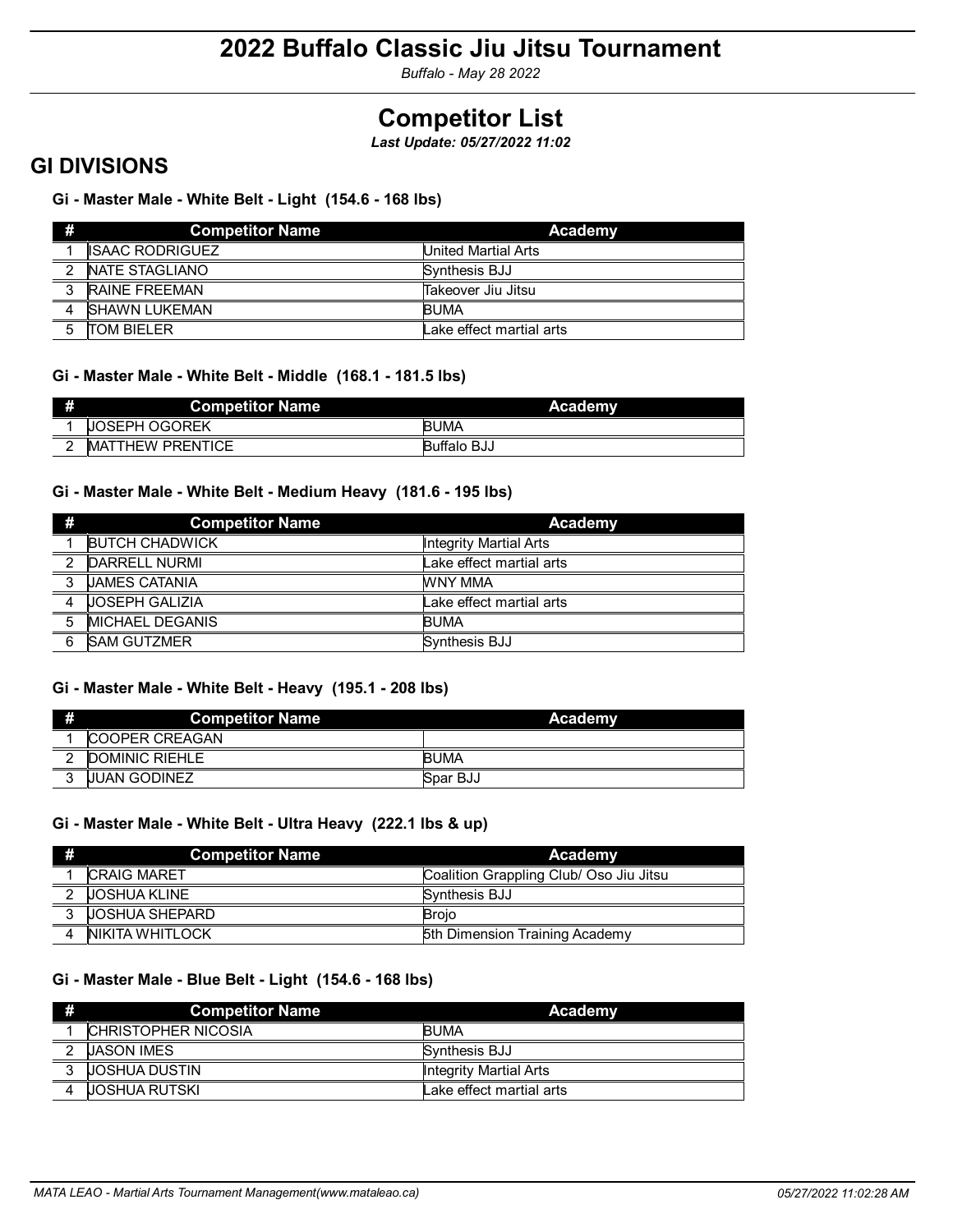*Buffalo - May 28 2022*

# **Competitor List**

*Last Update: 05/27/2022 11:02*

### **GI DIVISIONS**

**Gi - Master Male - Blue Belt - Middle (168.1 - 181.5 lbs)**

| #              | <b>Competitor Name</b>      | Academy                  |
|----------------|-----------------------------|--------------------------|
|                | ANDY LIPCZYNSKI             | Lake effect martial arts |
| $\overline{2}$ | <b>CHRISTOPHER WOPPERER</b> | Lake effect martial arts |
| $\mathbf{r}$   | ISHIAKA MANSARAY            | WNY MMA                  |
|                | <b>UOSEPH ATWELL</b>        | Spar BJJ                 |

### **Gi - Master Male - Blue Belt - Ultra Heavy (222.1 lbs & up)**

| #                        | <b>Competitor Name</b> | Academy                    |
|--------------------------|------------------------|----------------------------|
|                          | <b>ANDRE STOKES</b>    | <b>BUMA</b>                |
| $\overline{\phantom{a}}$ | <b>ANDRE WILLIS</b>    | WNY MMA                    |
| $\overline{3}$           | <b>EDWARD WALKER</b>   | Lake effect martial arts   |
|                          | <b>UOSE MARTINEZ</b>   | <b>Shoqun Martial Arts</b> |
|                          | <b>ROY GRAHAM</b>      | <b>BUMA</b>                |

### **Gi - Master Male - Purple Belt - Medium Heavy (181.6 - 195 lbs)**

| Ħ      | <b>Competitor Name</b>  | Academy     |
|--------|-------------------------|-------------|
|        | <b>IDANIEL GIANCOLA</b> | <b>BUMA</b> |
| $\sim$ | <b>IERIC PELKEY</b>     | Spar BJJ    |
|        | <b>KYLE KACZMAREK</b>   | Spar BJJ    |

### **Gi - Master Male - Purple Belt - Ultra Heavy (222.1 lbs & up)**

|   | <b>Competitor Name</b> | Academy                   |
|---|------------------------|---------------------------|
|   | <b>CARLTON BROCK</b>   | <b>Pride Martial Arts</b> |
| ົ | <b>RALPH JOSEPH</b>    | <b>BUMA</b>               |

### **Gi - Master Male - Brown Belt - Light (154.6 - 168 lbs)**

| <b>Competitor Name</b>      | <b>Academy</b>     |
|-----------------------------|--------------------|
| <b>JOSHUA CURRY-BASCOME</b> | <b>BUMA</b>        |
| <b>IMATTHEW FLORES</b>      | Takeover Jiu Jitsu |

### **Gi - Master Male - Brown Belt - Middle (168.1 - 181.5 lbs)**

| <b>Competitor Name</b>  | Academy                          |
|-------------------------|----------------------------------|
| <b>IMATTHEW PARSONS</b> | Gringo Jiu Jitsu / Cicero Costha |
| IMINHAZ SIDDIQUI        | Lake effect martial arts         |

### **Gi - Master Male - Black Belt - Ultra Heavy (222.1 lbs & up)**

| <b>Competitor Name</b>        | <b>Academy</b>                       |
|-------------------------------|--------------------------------------|
| ` MILLS<br><b>IKENNE</b><br>н | 5th<br>Training Academy<br>Dimension |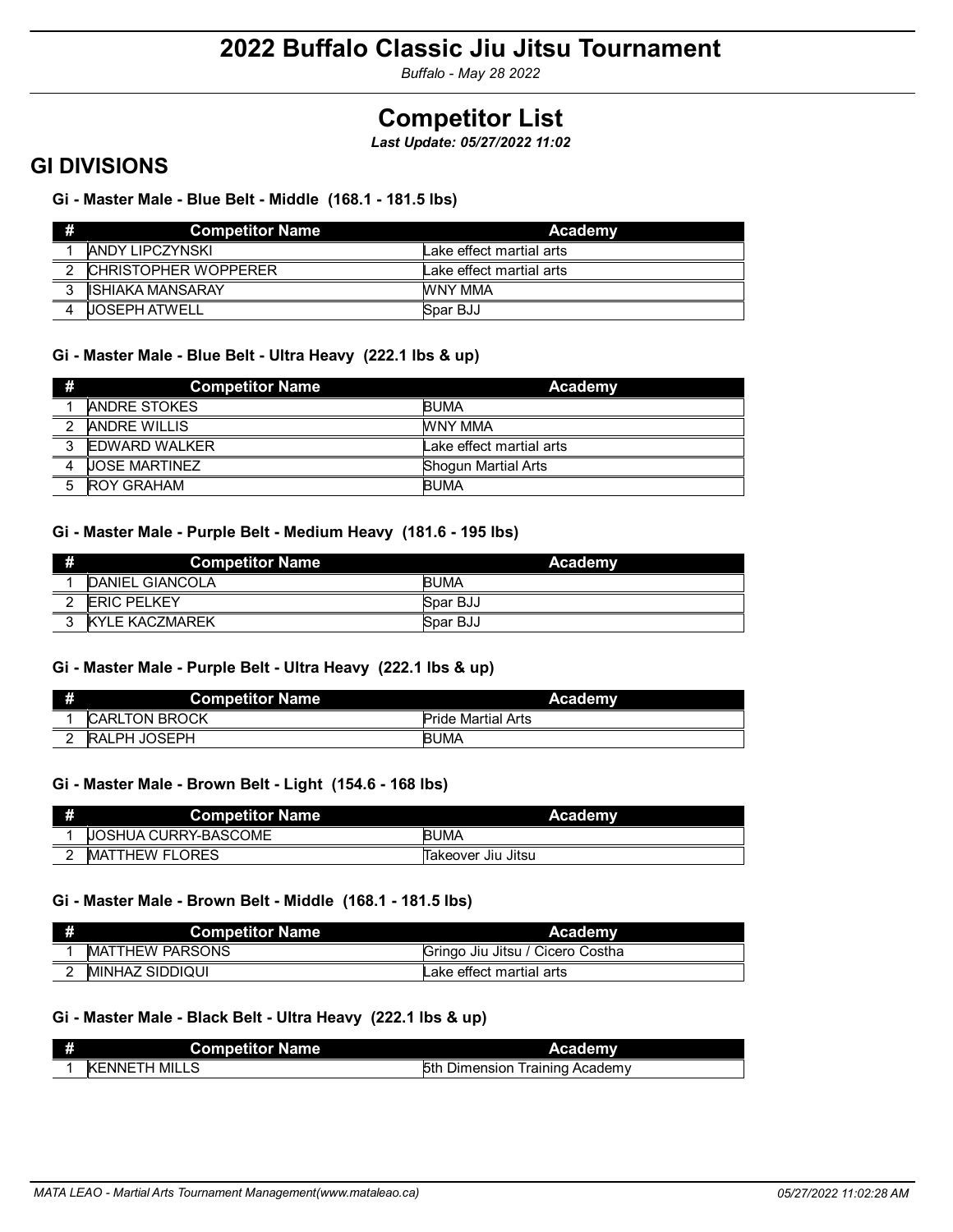*Buffalo - May 28 2022*

## **Competitor List**

*Last Update: 05/27/2022 11:02*

### **GI DIVISIONS**

**Gi - Master Female - White Belt - Feather (118.1 - 129 lbs)**

| æ | <b>Competitor Name</b>           | Academy       |  |
|---|----------------------------------|---------------|--|
|   | <b>PATES</b><br><b>GENEVIEVE</b> | Spar<br>้ BJJ |  |

**Gi - Master Female - White Belt - Medium Heavy (152.6 - 163.5 lbs)**

| <b>Competitor Name</b> | Academy                          |
|------------------------|----------------------------------|
| <b>BREANNE REITH</b>   | Synthesis BJJ                    |
| <b>RACHAEL GOERTZ</b>  | Gringo Jiu Jitsu / Cicero Costha |

### **Gi - Master Female - White Belt - Heavy (163.6 - 175 lbs)**

| Competitor Name          | <b>Academy</b>                 |
|--------------------------|--------------------------------|
| <b>HEATHER BEARDSLEY</b> | Spar BJJ                       |
| <b>YOLANDA NAVAS</b>     | 5th Dimension Training Academy |

### **Gi - Master Female - Blue Belt - Feather (118.1 - 129 lbs)**

| #                        | <b>Competitor Name</b>  | Academy                       |
|--------------------------|-------------------------|-------------------------------|
|                          | <b>IAMANDA DUSTIN</b>   | <b>Integrity Martial Arts</b> |
| $\overline{\phantom{0}}$ | <b>IEMILY OAKS</b>      | WNY MMA                       |
| $\overline{z}$           | <b>KATELYN DUNFORD</b>  | <b>BUMA</b>                   |
|                          | <b>IREBEKAH LUTKOFF</b> | <b>BUMA</b>                   |

### **Gi - Master 2 Male - White Belt - Ultra Heavy (222.1 lbs & up)**

|   | <b>Competitor Name</b>  | Academy       |
|---|-------------------------|---------------|
|   | <b>RAMON VARGAS</b>     |               |
|   | <b>ROBERT CARROLL</b>   | Synthesis BJJ |
| ົ | <b>ISTEVE MCPHERSON</b> |               |

### **Gi - Master 2 Male - Blue Belt - Heavy (195.1 - 208 lbs)**

| <b>Competitor Name</b> | Academy                  |
|------------------------|--------------------------|
| RICHARD GODDARD        | Lake effect martial arts |
| <b>ISTEVEN SCHENK</b>  | WNY MMA                  |

### **Gi - Master 2 Male - Purple Belt - Middle (168.1 - 181.5 lbs)**

| #              | <b>Competitor Name</b>   | Academy                  |
|----------------|--------------------------|--------------------------|
|                | <b>BRENDAN MACKINNON</b> | Buffalo BJJ              |
| $\overline{2}$ | <b>BRIAN MROZ</b>        | Lake effect martial arts |
| - 3            | <b>DON LEBLANC</b>       | Lake effect martial arts |
| $\overline{4}$ | <b>JAMES MANNA</b>       | Spar BJJ                 |
| 5              | <b>RYAN GRADY</b>        | <b>BUMA</b>              |
| 6              | <b>RYAN VICTORY</b>      |                          |